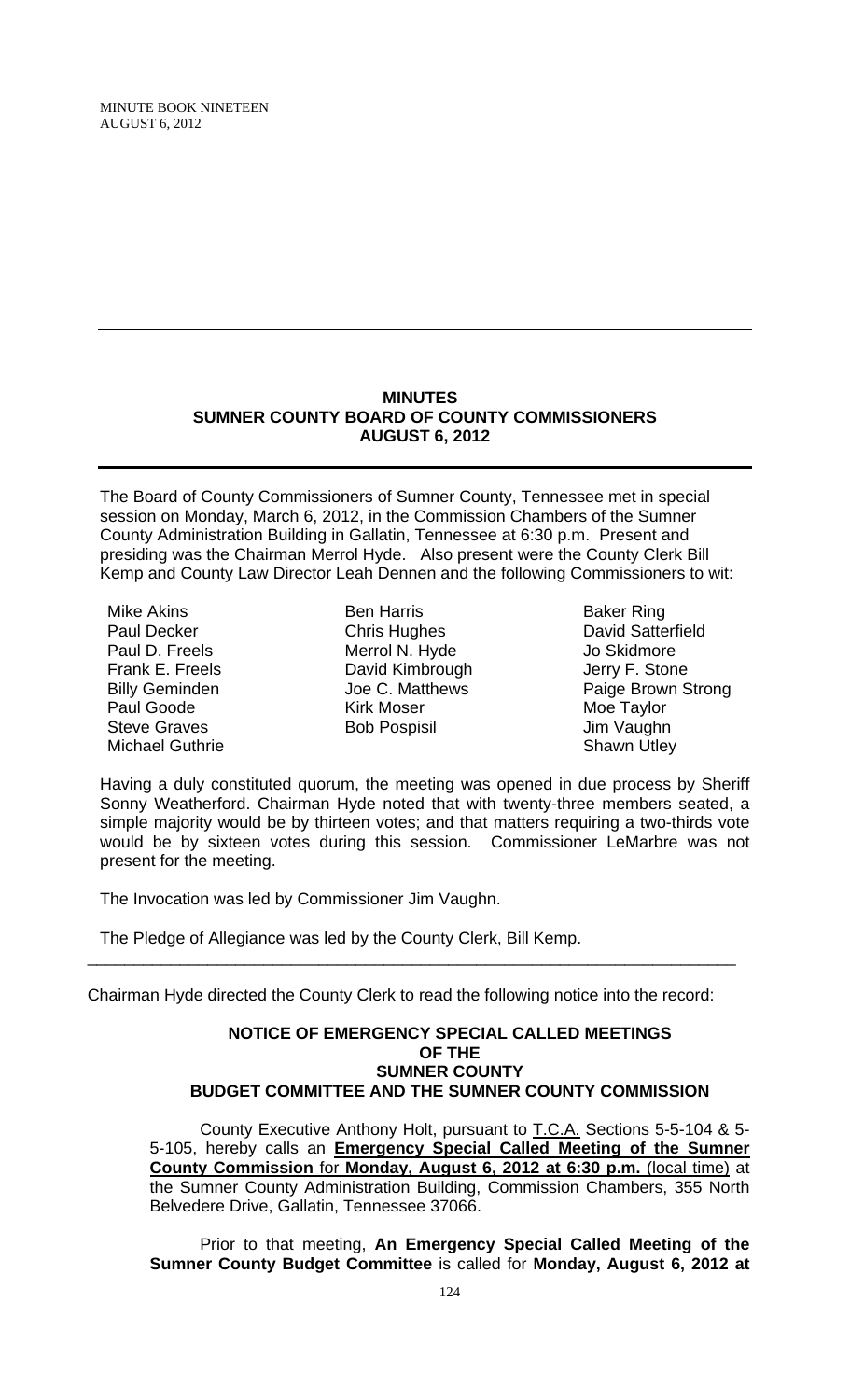**6:00 p.m.** (local time) at the Sumner County Administration Building, Commission Chambers, 355 North Belvedere Drive, Gallatin, Tennessee 37066.

The purpose of the special called meetings is to discuss, consider and possibly vote on the following:

Any and all items related to the Sumner County Board of Education 2012-2013 Budgets as well as funding of the same, which may include considering the county property tax rate and/or distribution of the same.

 Anyone having an interest, desiring to comment or ask questions concerning the above referenced issues is invited to attend these meetings.

\_\_\_\_\_\_\_\_\_\_\_\_\_\_\_\_\_\_\_\_\_\_\_\_\_\_\_\_\_\_\_\_\_\_\_\_\_\_\_\_\_\_\_\_\_\_\_\_\_\_\_\_\_\_\_\_\_\_\_\_\_\_\_\_

# **RECOGNITION OF THE PUBLIC**

 Chairman Hyde opened the floor to allow the public to speak concerning the matter on the agenda.

 The following speakers supported the funding of the Board of Education's budget proposal:

Dan Powell of 124 Legends Drive in Hendersonville Kevin Edward McPeak of Hidden Lake Drive in Hendersonville J.J. Norman of 3401 Highway 31-E in Bethpage Alzenia Walls of 349 Remington Drive in Gallatin and SCEA President Maria Brewer of 148 Field Crest Circle in Hendersonvillle MeriAllen Keuger of 121 Windham Circle in Hendersonville Sarah Andrews of 1011 Forestpoint in Hendersonville Jim Hawkins 475 Baypoint Drive in Gallatin Andy Spears of 106 Sagamore Trail in Hendersonville Barrett Hampton of 304 Lee Road in Cottontown Aimee Vance of 363 Sunset Island Trail in Gallatin Cathy Haley of 204 Cherokee Point in Hendersonville

The speakers who opposed increasing taxes to fund the Board of Education's budget request:

Billy W. Woodard of 211 Opossum Road in Portland Jim Egan of 126 Bluegrass Drive in Hendersonville

 At this point Commissioner Guthrie rose to read correspondence from Commissioner Trisha LeMarbre who could not be present for the meeting. She expressed her support for the school system and a tax increase to fund the Board of Education's budget proposal.

With no one else wishing to speak, recognition of the public was closed.

Chairman Hyde recognized Commissioner Moser who presented the outcome of the special called Budget Committee at 6:00 p.m. that evening. Commissioner Moser moved, seconded by Commissioner Vaughn to approve the 2012-2013 Board of Education budget with additional funds appropriated in the amount of \$2.2 million from the Capital Projects Fund. He stated that the new appropriation is to fund textbooks and other capital projects, further directing the Board of Education to open schools and to comply with all statutory requirements.

\_\_\_\_\_\_\_\_\_\_\_\_\_\_\_\_\_\_\_\_\_\_\_\_\_\_\_\_\_\_\_\_\_\_\_\_\_\_\_\_\_\_\_\_\_\_\_\_\_\_\_\_\_\_\_\_\_\_\_\_\_\_\_\_\_\_\_\_\_

Commissioner Moser requested that County Director of Finance David Lawing present information regarding school funding.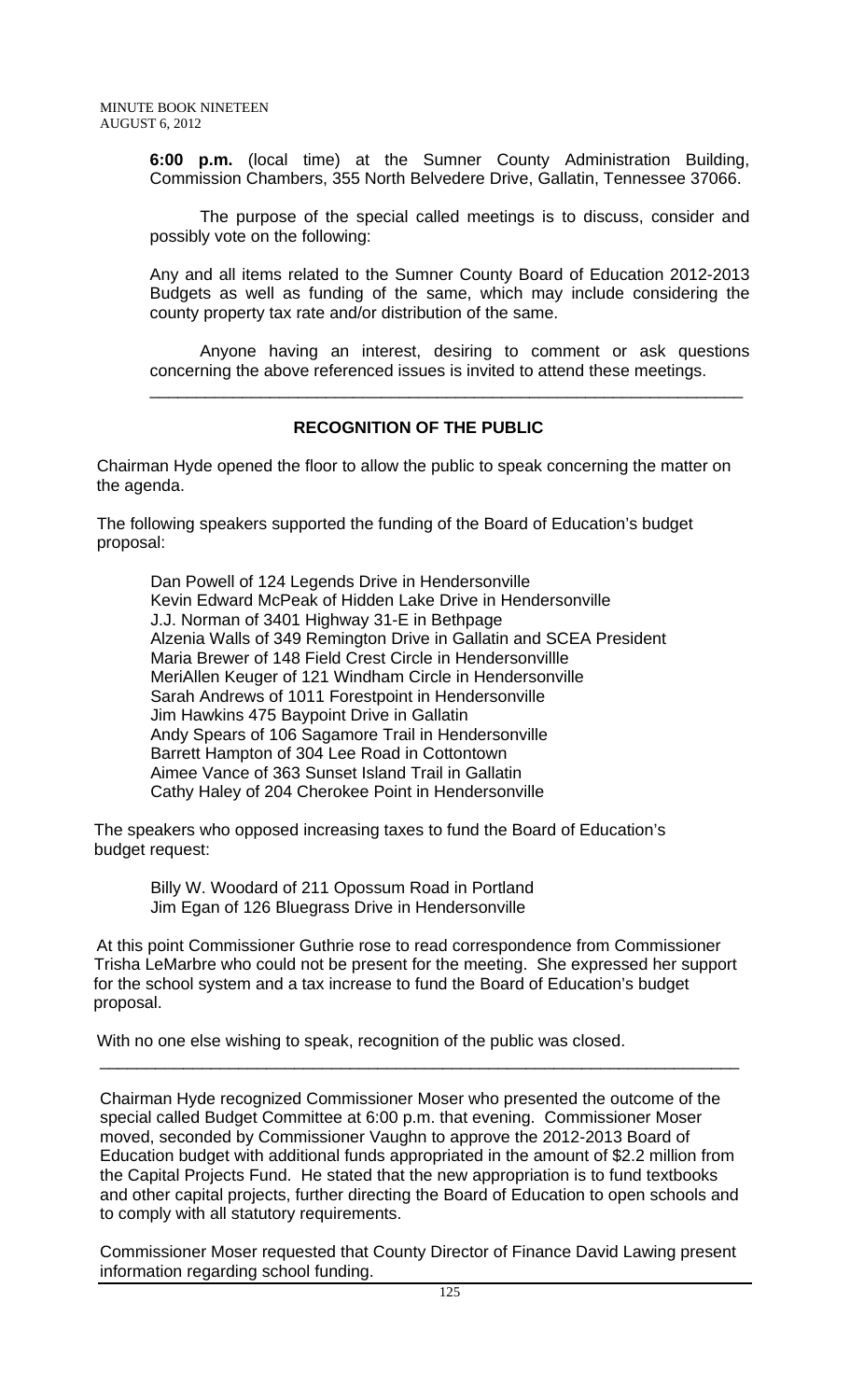Mr. Lawing showed graphs that depicted increases in General Purpose School Fund appropriations; increases in budgeted local taxes for schools; and increases in enrollment. He provided information on the following:

- Increase in enrollment (1%);
- Increase in the 2012-2013 General Purpose School Fund (2%)
- Increase in Local revenues (4%);
- 2012-2013 General Purpose School Fund appropriations (5%);
- Estimated decrease (20%) General Purpose School Fund unassigned beginning fund balance.

Mr. Lawing used 2010-2011 Tennessee Department of Education data showing the per pupil expenditure (\$8,487), second only to Davidson County.

For 2012-2013 Total School Funding was list as follows:

| 2011-2012 General Purpose School Budget               | \$188,375,680.00     |
|-------------------------------------------------------|----------------------|
| <b>Additional Revenues</b>                            | 3,859,614.00         |
| <b>Estimated Decrease in School Reserves</b>          | (2,010,859.00)       |
| <b>General Purpose School Fund Budget</b>             | 190,224,435.00       |
| Other School Funds (Cafeteria, Federal and Endowment) | 26,843,422.00<br>SS. |
| <b>School Bus Purchases</b>                           | 1,230,460.00         |
| <b>Roof Replacement</b>                               | 515,000.00           |
| <b>Textbooks</b>                                      | 2,200,000.00         |
| <b>School Debt Payments</b>                           | 13.346.267.00        |
| <b>Total Education Appropriations</b>                 | \$234,389,584.00     |

Mr. Lawing said that budgeted was \$3,473,582.00 for school capital projects, \$2 million of which is to implement the 2012 Financial Management Act/ERP.

Commissioner Goode moved, seconded by Commissioner Decker, to suspend the rules to allow Dr. Del Phillips, Director of Schools, to speak to Mr. Lawing's presentation. Having just seen the data, Dr. Phillips noted that the per pupil expenditure used in the presentation appeared to be misleading and he believed that the student population might eclipse the numbers presented.

Chairman Hyde recognized Commissioner Hughes who moved, seconded by Commissioner Kimbrough, to increase the property tax rate allocation eight cents for the school system and decrease the Capital Projects Fund by the same amount.

The electronic vote was recorded in the following manner:

#### MOVE \$.08 FROM CAPITAL PROJECT TO SCHOOLS

| <b>Akins</b>  | Ν | Taylor              | N | Geminden     | N |
|---------------|---|---------------------|---|--------------|---|
| Utley         | N | Graves              | N | Satterfield  | N |
| F. Freels     | N | <b>Matthews</b>     | N | Harris       |   |
| Ring          |   | <b>Brown Strong</b> | v | Vaughn       | N |
| Moser         | N | Decker              | v | Hyde         | N |
| <b>Hughes</b> | Y | Kimbrough           | v | Goode        |   |
| Skidmore      | N | P. Freels           | N | <b>Stone</b> | N |
| Guthrie       |   | Pospisil            |   |              |   |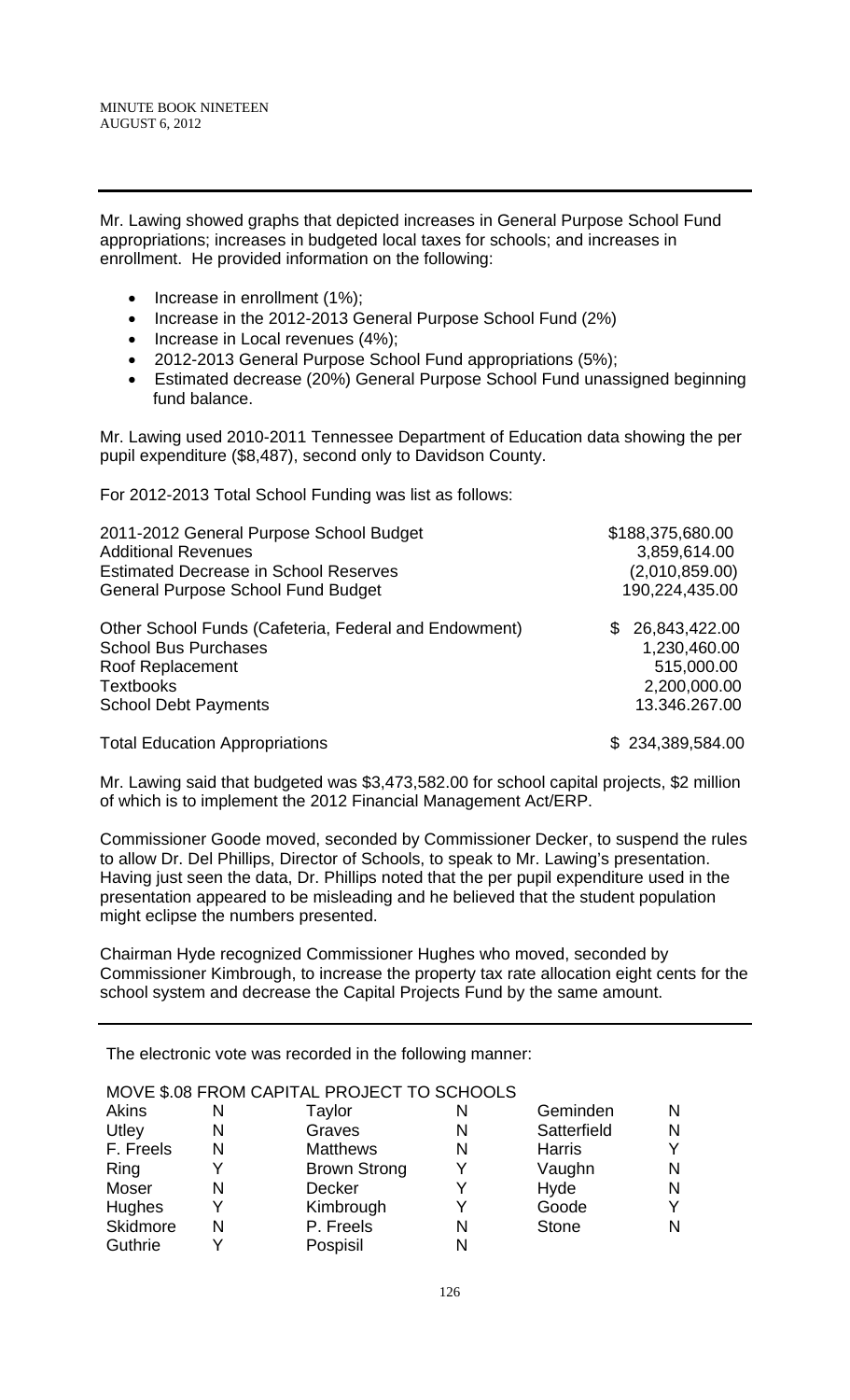| <b>MINUTE BOOK NINETEEN</b><br>AUGUST 6, 2012 |        |        |        |          |
|-----------------------------------------------|--------|--------|--------|----------|
| AMEND1                                        | Yes: 8 | No: 15 | Abs: 0 | 07:59 PM |

Chairman Hyde declared the resolution failed to pass.

Com1missioner Goode moved, seconded by Commissioner Kimbrough, to increase the School General Purpose Fund \$3,165,032 by decreasing the unencumbered funds in the Capital Projects Fund (\$3,165,032); to take \$2.2 million from the Capital Projects Fund for textbooks; and include the estimated \$500,000.00 from the BEP.

Mr. Lawing stated that the total to schools would be \$5,865,000.00 leaving \$308,500.00 in the Capital Projects Fund to pay for the Ellis Middle School roof project.

|                    |        | MOVE \$3M FROM CAPITAL PROJECT FUND |        |               |   |
|--------------------|--------|-------------------------------------|--------|---------------|---|
| Akins              | N      | Taylor                              | N      | Geminden      | N |
| Utley              | N      | Graves                              | N      | Satterfield   | N |
| F. Freels          | N      | <b>Matthews</b>                     | N      | <b>Harris</b> | Y |
| Ring               | Y      | <b>Brown Strong</b>                 | Y      | Vaughn        | N |
| Moser              | N      | <b>Decker</b>                       | N      | Hyde          | N |
| Hughes             | Y      | Kimbrough                           | Y      | Goode         | Y |
| Skidmore           | N      | P. Freels                           | N      | <b>Stone</b>  | N |
| Guthrie            | Y      | Pospisil                            | N      |               |   |
| AMEND <sub>2</sub> | Yes: 7 | No: 16                              | Abs: 0 | 08:08 PM      |   |

Chairman Hyde declared the resolution failed to pass.

Commissioner Frank Freels called for the question. The motion to end debate was recorded electronically in the following manner:

| <b>END DEBATE</b> |   |        |                     |   |        |               |   |
|-------------------|---|--------|---------------------|---|--------|---------------|---|
| <b>Akins</b>      | N |        | Taylor              | Y |        | Geminden      | N |
| Utley             | N |        | Graves              | N |        | Satterfield   | Y |
| F. Freels         | Y |        | <b>Matthews</b>     | N |        | <b>Harris</b> | N |
| Ring              | N |        | <b>Brown Strong</b> | Ν |        | Vaughn        | Y |
| Moser             | N |        | <b>Decker</b>       | N |        | Hyde          | N |
| Hughes            | N |        | Kimbrough           | N |        | Goode         | N |
| Skidmore          | N |        | P. Freels           | N |        | <b>Stone</b>  | v |
| Guthrie           | N |        | Pospisil            | Y |        |               |   |
| <b>QUESTION</b>   |   | Yes: 6 | No: 17              |   | Abs: 0 | 08:10 PM      |   |

Chairman Hyde declared the resolution failed to pass.

Commissioner Decker moved, seconded by Commissioner Utley, to raise the property tax with the following distribution: 10 cents for schools and four cents for County General Fund.

The electronic vote was recorded in the following manner:

INCREASE TAX RATE \$.10 SCHOOLS \$.04 GENERAL

| N | Taylor              | N | Geminden     | N                                             |
|---|---------------------|---|--------------|-----------------------------------------------|
|   | Graves              | N | Satterfield  | N                                             |
| N | <b>Matthews</b>     | N | Harris       |                                               |
| v | <b>Brown Strong</b> | N | Vaughn       | N                                             |
| N | <b>Decker</b>       |   | Hyde         | N                                             |
| N | Kimbrough           |   | Goode        |                                               |
| N | P. Freels           | N | <b>Stone</b> | N                                             |
|   | Pospisil            |   |              |                                               |
|   |                     |   |              | INUREASE TAA RATE \$.10 SUNUULS \$.04 GENERAL |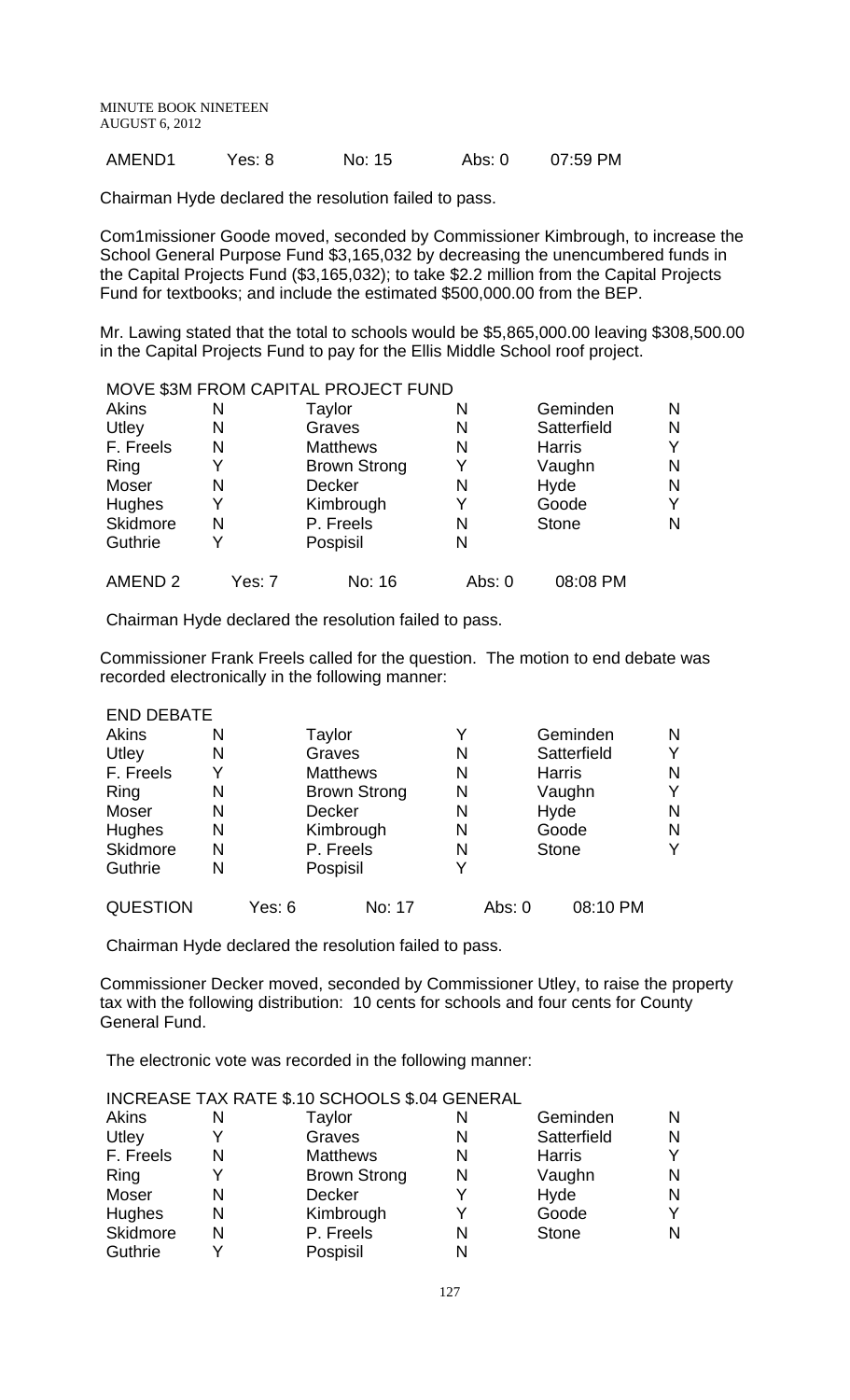MINUTE BOOK NINETEEN AUGUST 6, 2012

## AMEND 3 Yes: 7 No: 16 Abs: 0 08:37 PM

Chairman Hyde declared the resolution failed to pass.

Commissioner Pospisil called for the question but deferred to other speakers.

Commissioner Harris moved, seconded by Commissioner Ring, to cut the pay of County Commissioners and the Board of Education.

|               |   |        | REMOVE COMMISSIONER AND SCHOOL BOARD PAY |        |               |   |
|---------------|---|--------|------------------------------------------|--------|---------------|---|
| Akins         | N |        | Taylor                                   | N      | Geminden      | N |
| Utley         | N |        | Graves                                   | N      | Satterfield   | N |
| F. Freels     | N |        | <b>Matthews</b>                          | N      | <b>Harris</b> | Y |
| Ring          | Y |        | <b>Brown Strong</b>                      | N      | Vaughn        | N |
| Moser         | Α |        | <b>Decker</b>                            | Y      | Hyde          |   |
| <b>Hughes</b> | Y |        | Kimbrough                                | Y      | Goode         |   |
| Skidmore      | N |        | P. Freels                                | N      | <b>Stone</b>  | N |
| Guthrie       | Y |        | Pospisil                                 | N      |               |   |
| <b>AMEND4</b> |   | Yes: 8 | No: 14                                   | Abs: 1 | 08:49 PM      |   |

Chairman Hyde declared the resolution failed to pass.

 The vote on Commissioner Moser's original motion was recorded electronically in the following manner:

#### APPROVE BUDGET COMMITTEE RESOLUTION

| <b>Akins</b>  | Y       | Taylor              | N | Geminden      |          |
|---------------|---------|---------------------|---|---------------|----------|
| Utley         | Y       | Graves              | Y | Satterfield   | v        |
| F. Freels     | Y       | <b>Matthews</b>     | Y | <b>Harris</b> | N        |
| Ring          | N       | <b>Brown Strong</b> | N | Vaughn        | v        |
| Moser         | Y       | <b>Decker</b>       | N | Hyde          |          |
| Hughes        | N       | Kimbrough           | N | Goode         | N        |
| Skidmore      | Y       | P. Freels           | N | <b>Stone</b>  | v        |
| Guthrie       | Y       | Pospisil            | Y |               |          |
| <b>BUDGET</b> | Yes: 14 | No: 9               |   | Abs: 0        | 08:52 PM |

Chairman Hyde declared the all budgets approved of the Sumner County Board of Education. The resulting resolution was prepared as follows:

**1208S-01 A RESOLUTION APPROPRIATING FUNDS FOR THE 2012-2013 GENERAL PURPOSE SCHOOL FUND BUDGET IN THE AMOUNT OF \$190,224,435.00 PLUS APPROPRIATING AN ADDITIONAL ONE TIME SUM OF \$2,200,000.00 IN THE CAPITAL PROJECT BUDGET TO FUND CAPITAL ITEMS ALREADY SET FORTH IN THE PROPOSED EDUCATION GENERAL PURPOSE BUDGET; REQUIRING THAT THE BOARD OF EDUCATION APPROVE ALL BUDGETS TO MEET THESE ASSIGNED AMOUNTS AND RETURN THESE BUDGETS TO THIS BODY PURSUANT TO STATUTORY REQUIREMENTS; AND REQUIRING THAT THE BOARD OF EDUCATION OPEN SCHOOLS IMMEDIATELY OR THIS BODY TAKE WHATEVER ACTION IS NECESSARY TO GUARANTEE THAT ALL STATUTORY OBLIGATIONS BE MET AND SCHOOLS BE REOPENED** 

**BE IT RESOLVED** by the Sumner County Board of County Commissioners, meeting in special session on this the 6<sup>th</sup> day of August, 2012 that this body does hereby appropriate funds for the 2012-2013 general purpose school fund budget in the amount of \$190,224,435.00; and